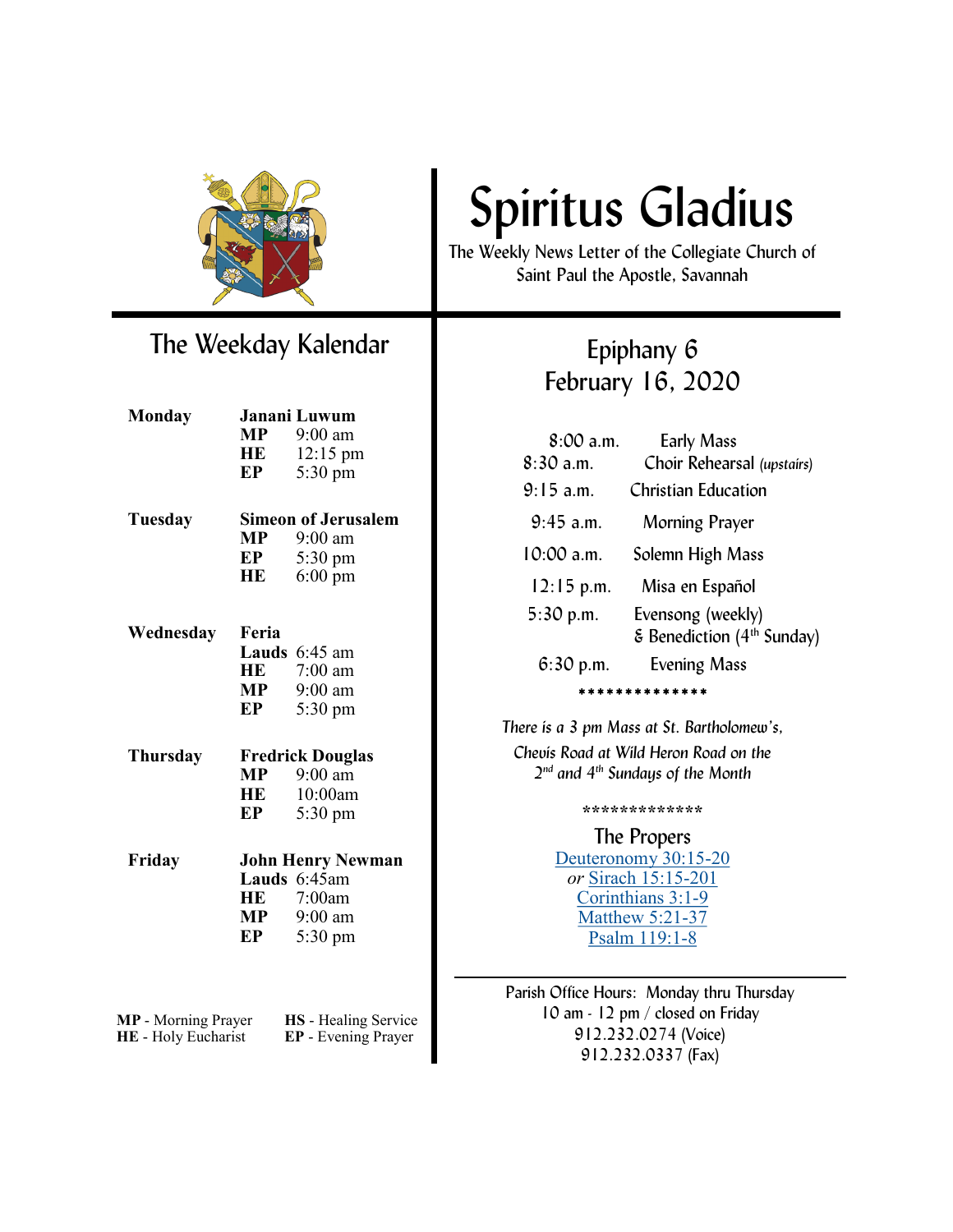# REFLECTIONS

### **My Lenten Rule:**

**Fasting** – the weekdays in Lent (not the Sundays) are all fast days, meaning that the amount of food eaten is reduced. A good rule might be no snacks, no seconds, no desserts and no alcohol. If none of these are normally part of your daily life, you might consider giving up a favorite food. It is important that whatever we do it should be sacrificial, yet not overwhelming. Ash Wednesday and Good Friday are strict fasts: one full meal late in the day and a light meal or collation earlier in the day. All whose health, work, and age permit should fast. This Lent I resolve to :

**Mass** – Lent is a good time to add a weekday Mass to your usual observance. Each weekday Mass has its own character and tend to be more intimate and contemplative, than the Sunday Eucharist. Many find them a great blessing. The schedule includes, Monday, 12:15pm; Tuesday 6pm; Wednesday 7am; Thursday 10am and Friday 7am. This Lent I resolve to:

**Stations of the Cross** – Each Friday in Lent at 6pm we follow Our Lord's way to the Cross, using the stations in the Church. This spiritual devotion makes us acutely aware of the trials suffered by Jesus in the Crucifixion. If you cannot be present at the scheduled time, the devotion may be made privately. The communal devotion closes with adoration and Benediction. This Lent I resolve to:

**Spiritual Reading** – An ancient custom is to take on a spiritual book for regular reading in Lent. This can be a book of Scripture or one of the spiritual classics. For suggestions ask the Dean or Mother Lauren. This Lent I resolve to :

**Daily Office** – If you don't presently read Morning and Evening Prayer from the Book of Common Prayer, Lent is an excellent time to start. It takes some effort and discipline to get the habit established but many have found it a profound help in their daily life and the source of great nourishment. The regular prayers, psalms and Scripture draw us out of our narrow spiritual views, providing us with the riches of the faith in ways that bear great fruit. Consider joining us online at the Facebook group Morning Prayer in GA. This Lent I resolve to:

**Confession** – availing yourself of the sacrament of penance at the beginning and end of Lent not only provides an opportunity for careful self-examination, but it is a powerful weapon against temptation and the lies of the devil – who would have you believe that God cannot love you among other untruths. This Lent I resolve to:

**Service** – Take on a special work of charity or acts of kindness during Lent in addition to pious acts. You might visit the sick and shut-in, look in on a neighbor in need, or volunteer to help a charity, or take on some special project at church. This Lent I resolve to:

**Abstinence** - Abstaining from meat on Wednesdays in Lent as well as Fridays (excepted by the Prayer Book only for the seasons of Christmas and Easter) is a common discipline in Lent. In other traditions meat, eggs and fats are avoided altogether during Lent. This Lent I resolve to:

**Self-Denial** – You may want to give up some special pleasure or recreation for Lent and give what you save monetarily for alms. This Lent I resolve to: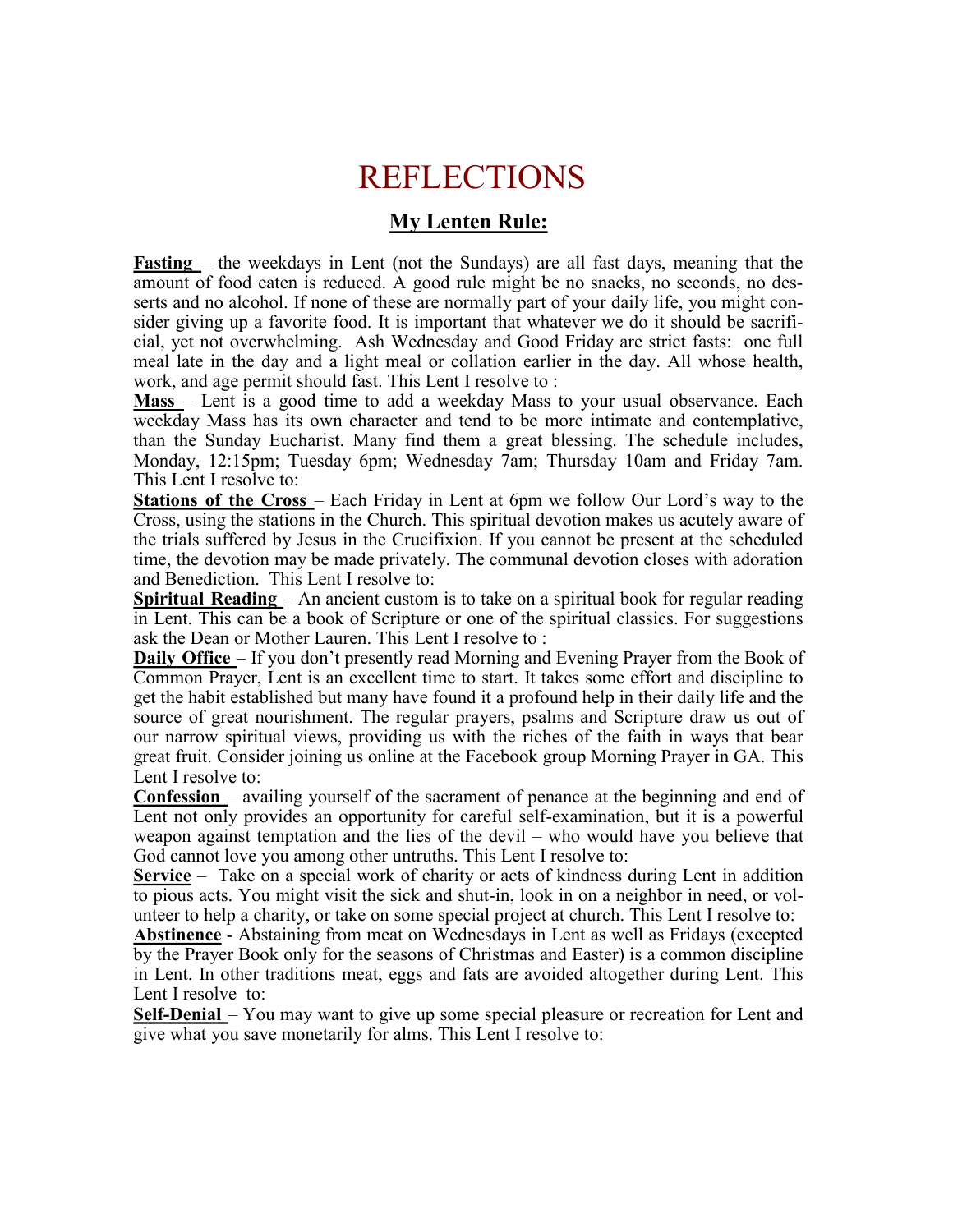# Parish News and Events

**Hymns & Anthems: Hymns:**  616, 440, Doxology, 635, 344

#### **Anthems and Instrumental**

Anthem: *O Sing Joyfully* Text: Psalm 81 Music: Adrian Batten (c.1580-1637)

*O sing joyfully unto God our strength: make a cheerful noise unto the God of Jacob. Take the song, bring hither the tabret: \* the merry harp with the lute. Blow up the trumpet in the new moon: e'en in the time appointed. And upon our solemn feast day. For this was made a statute for Israel: and a law of the God of Jacob.*

#### **Coffee Hour Hosts**

**T**he sign-up for Coffee Hour Hosts for **February and March** is now available on Signup Genius (*Copy and paste this link to sign up):*

#### **https://tinyurl.com/w2e2qxa**

Thank you for your support of this important ministry.

*Many thanks to Julianne Johnson and Erick Nowicki , hosts of coffee hour February 9th.*

#### **Chair Yoga**

Heather Downs leads a chair yoga group in the Parish Hall every Monday at 10:30 am. If you are interested, just bring your mat and show up! For further questions, please contact Heather at 912-507-4218

#### **Vestry Meeting**

The vestry will participate in a retreat at Sacred Heart Church this Saturday, February 22nd from 9am-3:30pm.

#### **Wonderful Wednesdays This Week**

On Wednesday, you are invited to join fellow parishioners for a meal and a discussion of the book *Walk in Love* at 6pm, in the Parish Hall.

#### **Bring Your Palms**

If you have saved your palm branches from last years Palm Sunday Mass, please bring them to church and place them in the basket in the Narthex. Palms will be burned (and the Alleluia will be buried) following the 10am mass on Sunday, February 23rd.

#### **Shrove Tuesday**

Join your fellow parishioners as we celebrate Shrove Tuesday mass and dinner, hosted by the Men's Club, on February  $25<sup>th</sup>$  at 6:00 p.m. Parishioner Dan Porter, chef extraordinaire, will prepare a delicious Cajun chicken meal. What does Shrove mean? The word *shrove* is a form of the English word *shrive*, which means to obtain [absolution](https://en.wikipedia.org/wiki/Absolution) for one's [sins](https://en.wikipedia.org/wiki/Sin) by way of [Confession a](https://en.wikipedia.org/wiki/Confession_(religion))nd doing [penance.](https://en.wikipedia.org/wiki/Penance) Thus Shrove Tuesday was named after the custom of Christians to be "shriven" before the start of Lent.

#### **Ash Wednesday Masses**

Mass and ash distribution will be held on Wednesday, February 26th, at 7am, 12:15pm and 6pm.

#### **Stations of the Cross**

Join your fellow parishioners as we pray the Stations of the Cross, every Friday during Lent at 6:00pm in the church.

#### **Quiet Day of Reflection**

All parishioners are invited to attend a day of reflection on Saturday, March 7, from 8:30 am-1:00pm. Our presenter this year will be the Rev. Lauren Flowers Byrd.